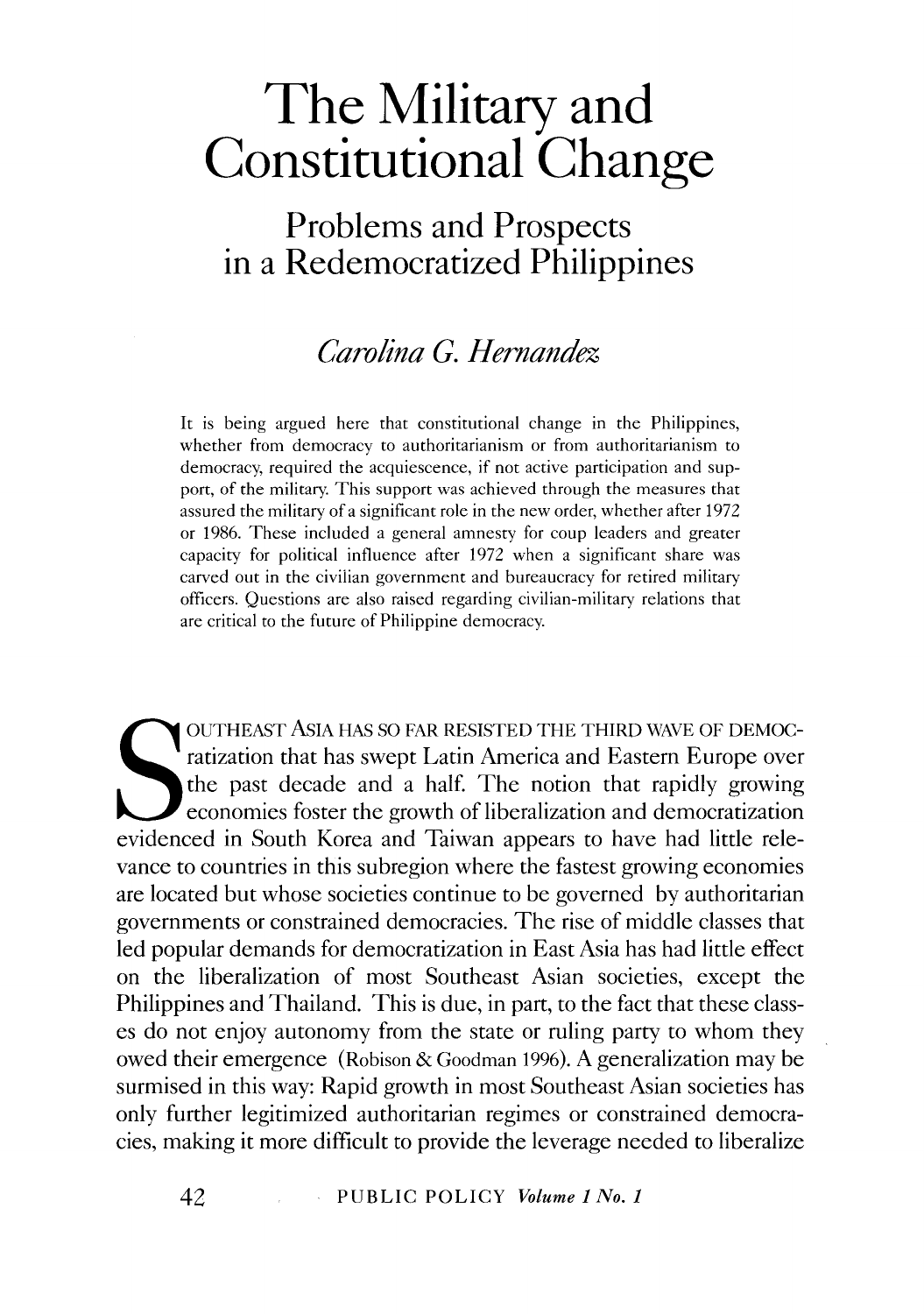or democratize the governance of ruling regimes that enjoy considerable levels of popular support.

Given this perspective, the political transition of the Philippines from authoritarianism to democracy in 1986 is more of an exception rather than the norm in Southeast Asia. It was due, in part, to the appropriation of the military by a personalistic dictator, thereby creating a reaction from within the ranks to arrest the organization's decay as a professional body. The Reform the Armed Forces of the Philippines Movement (RAM), though motivated by personal ambition among some of its leaders, was mainly an expression of its junior officers' concern to stem the deprofessionalization of the military (Final Report 1990). Once President Ferdinand Marcos was ousted and a new government had redemocratized the polity, the Philippines went through a period of turbulent transition where politically-marginalized groups within the military launched a series of unsuccessful coup attempts until democracy was finally consolidated with the peaceful transfer of power from President Corazon Aquino to President Fidel Ramos in 1992.

Since then, the rightist factions of the military appear to have accommodated themselves to the restored democracy. However, this did not come easily. Apart from the destabilizing impact on both the polity and the economy caused by the failed coup attempts of the late 1980s, the Aquino government had to adopt conciliatory policies, similar to those adopted by Argentina and other democratizing regimes elsewhere in the world. These policies were intended to allay the restiveness among key sectors in the military that felt they were being sidelined in the process of democratization. The Philippine experience in the restoration of democracy is yet another demonstration of the crucial role the military plays in political or constitutional change, even though it did not directly control politics during the previous regime.

This article argues that constitutional or regime change requires the acquiescence, if not the active participation and support, of the military and that military support for constitutionalism was achieved through measures that assured the military of a significant role in the post-1986 period.

# THE MILITARY IN REGIME CHANGE: 1972-1985

THAT the imposition of martial law in 1972 would not have been possible without the acquiescence of the military is widely recognized in the Philippines. Marcos adroitly exploited the military's indoctrination in the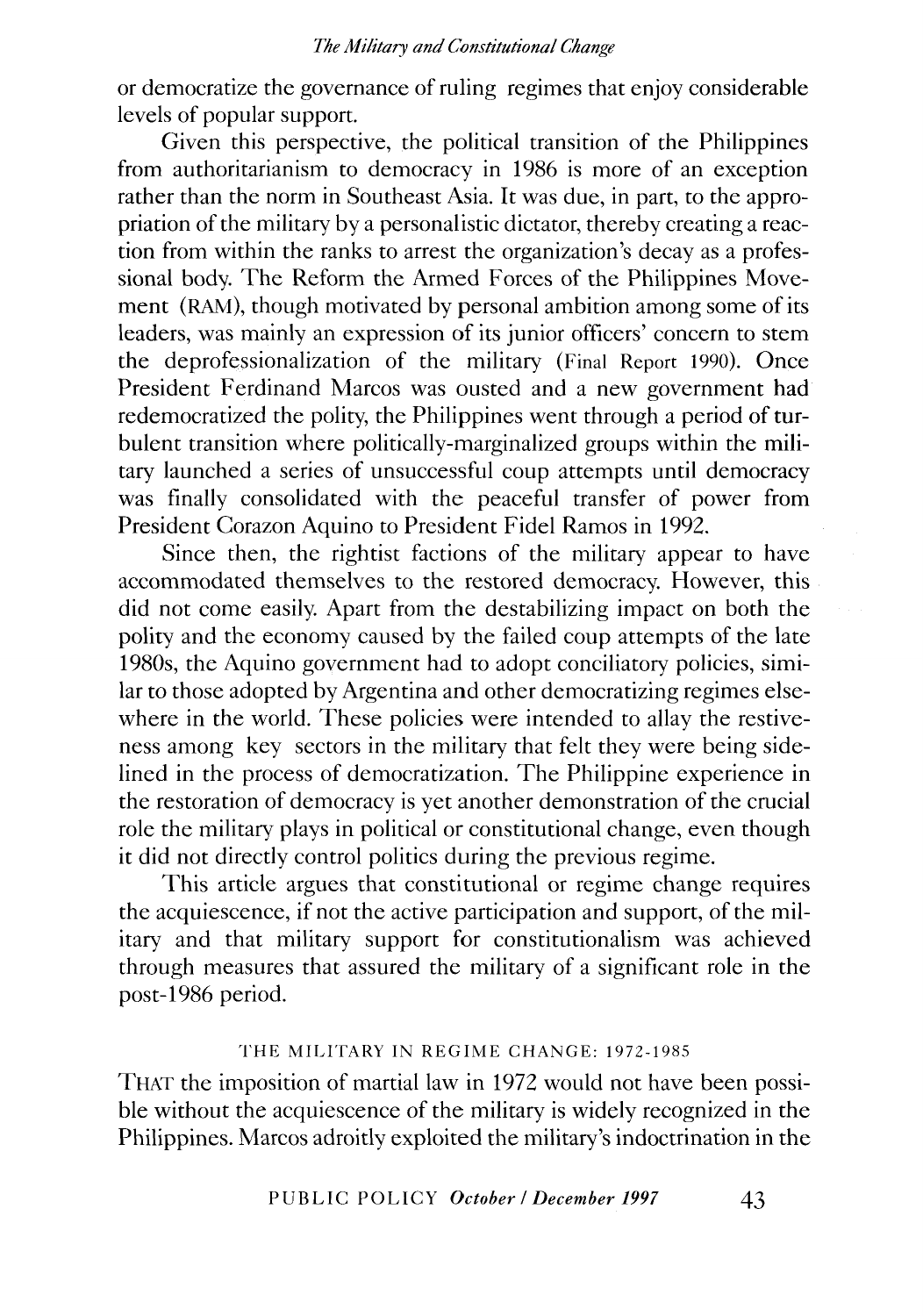principle of civilian supremacy over the military, thereby winning the support of the officer corps of the Armed Forces of the Philippines (AFP) for his declaration of martial law in 1972 and their willingness to become the principal partner of the civilian government in exercising authoritarian rule until 1985. Extolling this principle in messages and orders to the officer corps during this period, while emphasizing his role as commander-in-chief of the armed forces, Marcos succeeded in destroying the institutions of democratic governance, from the legislature to the political parties and the judiciary, with military support. He thereby made the executive and its military arm the principal wielders of power over a highly personalized authoritarian regime (Hernandez 1979). Unlike the experience of other Third World countries during the 1960s and 1970s, the AFP's rise to political prominence occurred through civilian initiative whereby Marcos asserted his authority over the military on the basis of constitutional principles.

Authoritarian rule not only altered the role of the military in Philippine politics from political subordination to political partnership; it also undermined the professionalism of the officer corps. While political ambition in partnership with civilian cohorts drove core RAM leaders to conspire to overthrow the Marcos regime, many junior officers were drawn into the movement for idealistic and professional reasons. This idealism sustained the anti-Aquino plots led by their seniors whose motivations were dominated more by the desire for political control after 1986 and less by military professionalism. In the Philippine context, professionalism meant military expertise in managing violence or in the legitimate use of force; the ethos of military service to the entire society rather than to particularistic interests; military cohesion, and subordination to civilian rule.

Martial law undermined military professionalism in that the military's expertise as managers of violence was diluted when it was made to also serve as managers of the civilian bureaucracy through the expansion of its role, first, as a partner in national development, and later, as a partner in governance. This eroded civilian-military institutional boundaries which had already been blurred by the fusion of the defense and peace and order roles in the army and the constabulary, as well as the latter's subsequent integration into the AFP. This role expansion also facilitated the politicization of the officer corps among whom a significant segment no longer held civilian supremacy inviolable (Hernandez 1987).

Emphasis on personal loyalty as a major criterion for appointment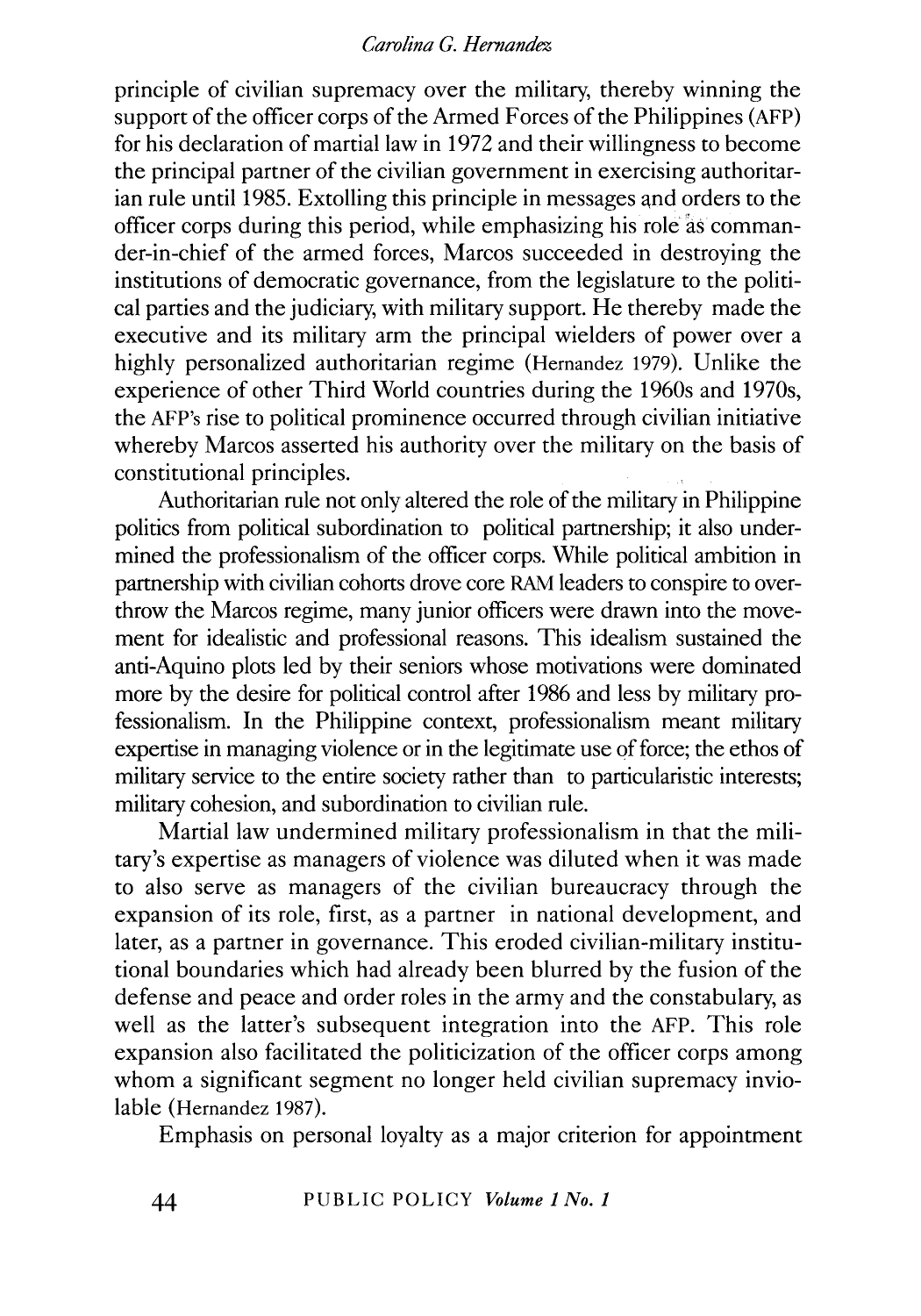and promotion within the military hierarchy created a military subordinated to the person of Marcos rather than to the institution of civilian authority. Moreover, institutional control was no longer possible due to the destruction of the institutions that exercised control powers over the AFP, such as the legislature, the courts, and the free press. Consequently, the removal of the person exercising control made military subordination difficult for his successor who symbolized the political opponent of the regime (Hernandez 1987).

The removal of political institutions that buttressed the executive's control powers over the military and ensured that the society remained the military's client also meant that the military could now be used to serve the interests of Marcos and his business cronies. Marcos was able to achieve this by using the military's subordination to his authority as commander-in-chief of the armed forces. Thus, service to Marcos and narrow private interests compromised military professionalism as well.

Furthermore, military cohesion was fractured by the preferential treatment of officers closely identified with and loyal to Marcos. Even though there were other sources of discontent within the AFP - such as recruitment from either the Philippine Military Academy (PMA) or the Reserved Officer Training Corps (ROTC), ethno-linguistic backgrounds, and inter-service rivalry- these cross cutting loyalties still made for a relatively cohesive AFP (Hernandez 1979). Nevertheless, the preference for General Fabian Ver, who was widely perceived among the junior officers as less of a military professional than the commander of the constabulary General Fidel Ramos, became a major focal point for factionalism within the armed forces after 1972. This eventually found expression in the rise of Marcos loyalist and reformist factions that divided the military during the people power revolt and the following coup period. This division soon developed into the clash between the coup-making and constitutionalist officers and their followers during the coup attempts against the Aquino government between July 1986 and December 1989.

Just as military acquiescence and support were instrumental to authoritarianism, military disenchantment against Marcos and the regime's threat against the RAM leadership paved the way for the success of people power and the restoration of democracy in 1986. Aquino's call for a boycott of crony companies and businesses after Marcos stole the 1986 snap election had begun to hurt these enterprises. The effects of the boycott - together with the bleeding of the economy by capital flight, political instability created by massive public protests over electoral fraud,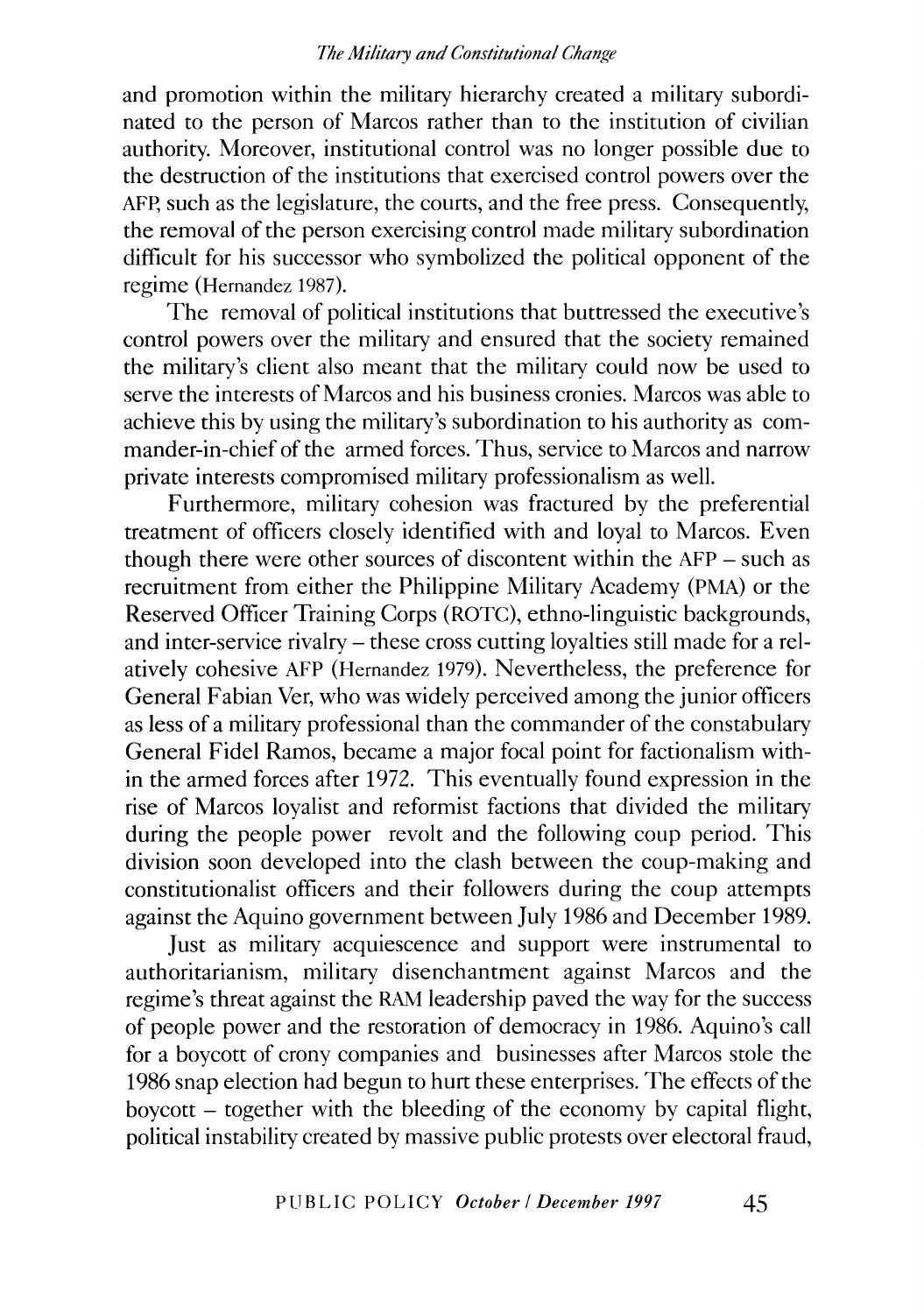and the armed insurgencies – indicated that the collapse of the regime was imminent. The RAM breakaway served the useful purpose of hastening the end of the Marcos regime; without it, the end of authoritarianism would have taken a different and perhaps longer course. However, since the RAM leadership continued to claim ownership of the people power revolt that brought the dictatorship to an end, it had also complicated the transition to democracy and probably fueled many of the coup attempts against the Aquino government.

# THE MILITARY UNDER THE RESTORED DEMOCRACY

THE Philippine experience during 1989-1990 was marked by the reconstruction of democratic institutions including the free press, political parties, legislature and courts, as well as the redistribution of power between the military and civilian political authorities. The latter faced a number of difficulties that stemmed from the nature of transitions itself as well as the peculiarities of the Philippine political context.

Transitions to democracy are challenged by the redistribution of power among several sectors, primarily between military and civilian authorities and across civilian institutions of governance. In some instances, redistribution also includes that between (a) central and local governments, (b) the state and civil society, and (c) across social sectors. Since the military was either the controlling or dominant political actor or a partner/guarantor of the authoritarian regime, democratic transition generally entailed a redefinition and consequent diminution of the military's political role. This is usually resisted by the military which fears the loss of its power and privileges, as well as retribution for its perceived and real accountabilities to society, including human rights violations during the dictatorship. Resistance to democratization and its consequences upon the military usually characterize the transition from authoritarianism. During this period, the military is often seen as trying to gain some leverage with the new democratic leadership through threats or use of force. The result is a negotiated settlement between the new leadership and the military where the former's key concerns such as human rights are readjusted in exchange for the military's support for the new democracy.

*Accommodating the Military.* The Philippine experience validates this observation. From 1986 to 1989, various coup attempts led to the adoption of policies that enhanced military privileges, including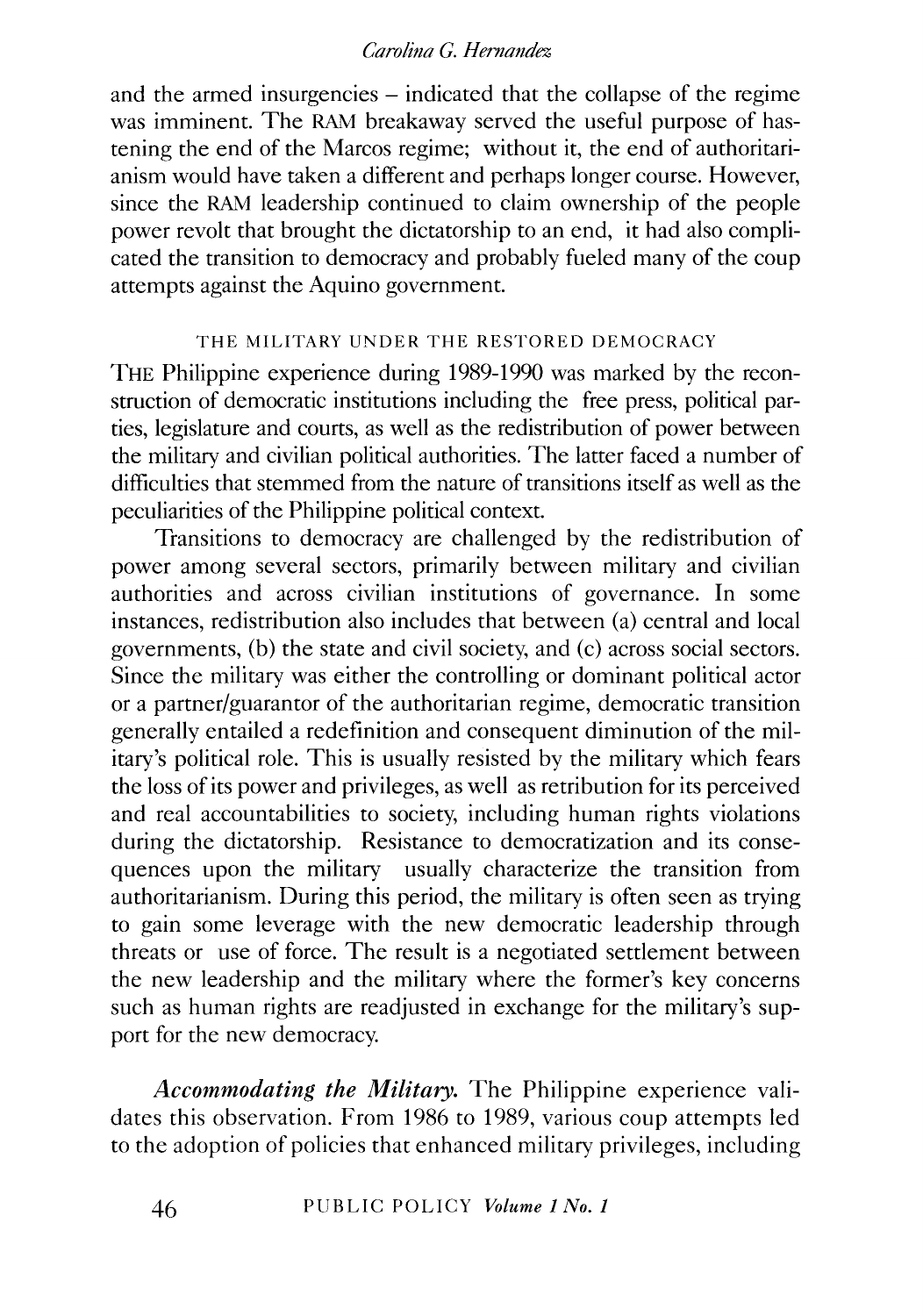increases in pay; removal from the Aquino cabinet of officials perceived as left-leaning or hostile to the military; holding back on the prosecution of military officers and personnel accused of human rights violations, and the suppression of the communist insurgency and Mora secessionism through a military-preferred approach.

The peculiarities of the Philippine transition created further difficulties for the Aquino government. As already noted, the personalization of civilian control made it difficult for the military to transfer its subordination from Marcos to Aquino. However, the fact that Aquino was the widow of Marcos' principal political opponent, Senator Benigno Aquino, who was assassinated while under military custody, made it even more challenging for military officers to subordinate themselves to the new commander-in-chief. It was difficult for them to believe that she would be able to transcend her personal loss in the interest of improved relations with the military or the national interest. Moreover, she symbolized popular opposition to the Marcos regime which the military was made to crush, particularly after the snap elections of February 1986. Between the assassination of her husband in August 1983 and the massive public protests against the fraudulent elections, Aquino was the lady in yellow that led the throngs in the protest marches against the government and across the military barricades that sought to protect it (Hernandez 1987, 1996a). A dose of Filipino "machismo" could have been another factor in some military officers' difficulty in subordinating themselves to a government led by someone whose public image had been drawn by the Marcos propagandists as one of being "an ordinary, plain, and simple housewife" with little or no political *savoir faire.* 

The fact that some of her allies regarded her as purely a political rallying symbol that unites the opposition but to be sidelined once Marcos had been deposed did not help in the consolidation of civilian authority over the military between 1986 and 1989. A fragile and unwieldy coalition which had little by way of a common agenda beyond the overthrow of Marcos further undermined civilian authority during the precarious transition period. The promised comprehensive agrarian reform fell short of popular expectations since Aquino chose not to act on it prior to the adoption of the 1987 Constitution, thus leaving it to the elected congress to define its parameters. The elected legislature was dominated by landowners who enacted a weak program. Failure to adopt and implement an agrarian reform program credible to the landless and their political allies undermined popular support for the Aquino government. The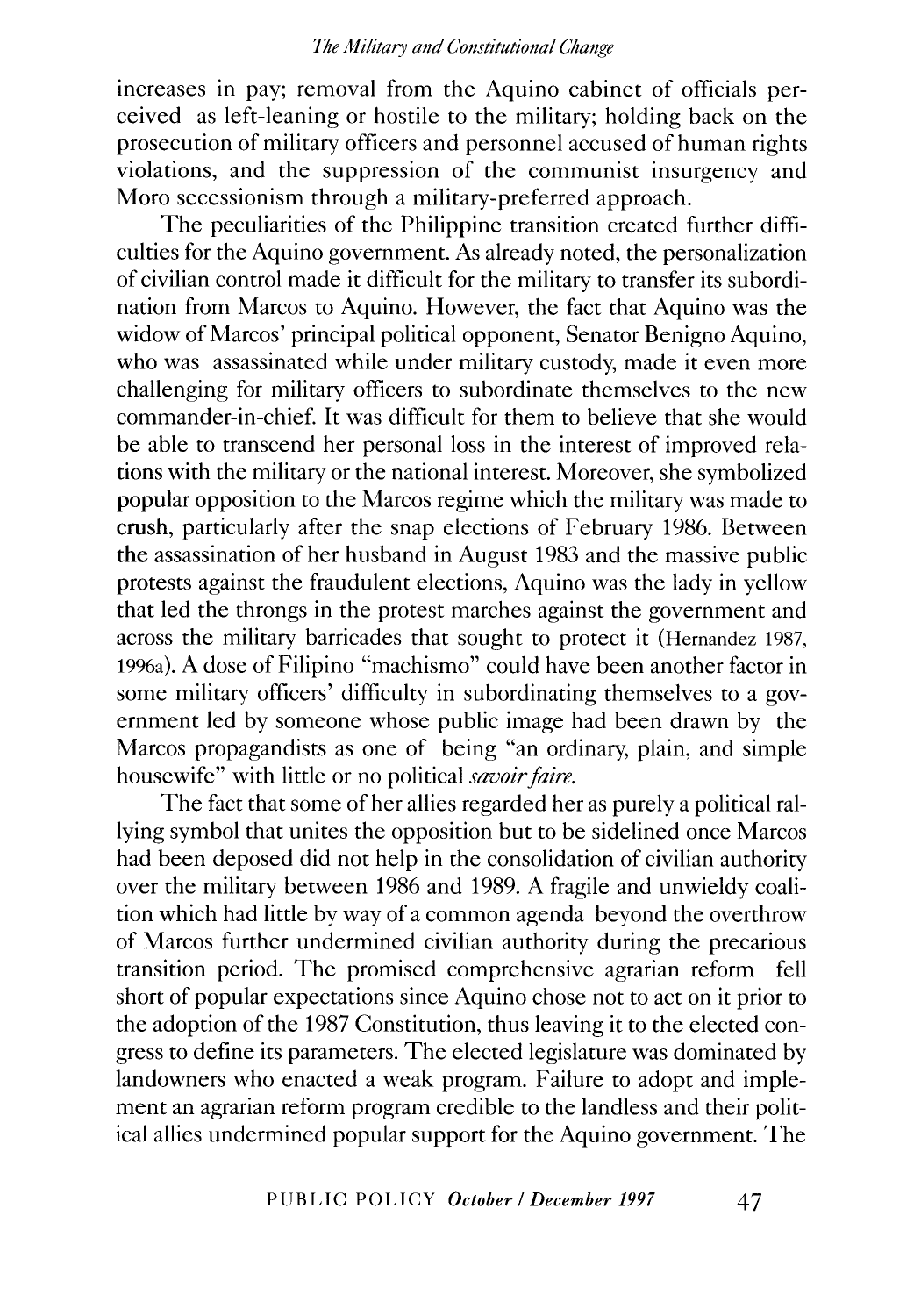erosion of Aquino's popularity was interpreted by the rightist factions of the military as a justification for her removal from office, even through unconstitutional means.

Aquino's allies and cabinet ministers who were identified with labor, human rights, and left-wing groups provided another rationale for the various coup attempts during the 1986-1989 period. Statements by RAM and other coup leaders demanded their removal from office. Complaints against the human rights policy of the government were also articulated by rightist factions and supported by the rest of the military. Misreading the whole meaning and intent of the notion of human rights, they demanded that the government pursue an even-handed policy. This meant that not only should officers and soldiers be held accountable for human rights violations, but also communist insurgents and other rebels.

Such a demand unduly burdens the government which would be hard put to investigate, much less prosecute and punish, rebels. It also reflects a gross misunderstanding of the essential meaning of human rights as a body of entitlements of citizens whose basic rights are being violated by their own government and its instrumentalities. As such, only state instrumentalities and its agents may be held liable for human rights violations. These rights are precisely aimed at the protection of the individual against the very government which is supposed to look after the wellbeing and rights of its citizens. The government nevertheless soft-pedalled on its human rights policy as an attempt to accommodate the military. The contemporaneous experience of Argentina's transition to democracy, also challenged by the military on the same issue, was a highly probable compelling influence on the Philippine government's action.

Finally, Aquino also opted to unsheath the sword of war when peace initiatives with communist insurgents and Moro secessionism failed. The military was very much against the peace initiatives with the perceived enemies of the state because it felt that its men had fought hard and had died to protect the government against insurgents. It preferred a hard-line military approach to these problems. The Aquino government eventually switched to the policy of total war against the insurgents, a policy that was favored by the military and was to remain for the duration of the Aquino presidency despite much criticism from human rights activists and left-leaning groups.

Aquino's accommodation with the rightist military demands, some of which were widely shared within the AFP, might have served a very important function in shaping public perception about the coup leaders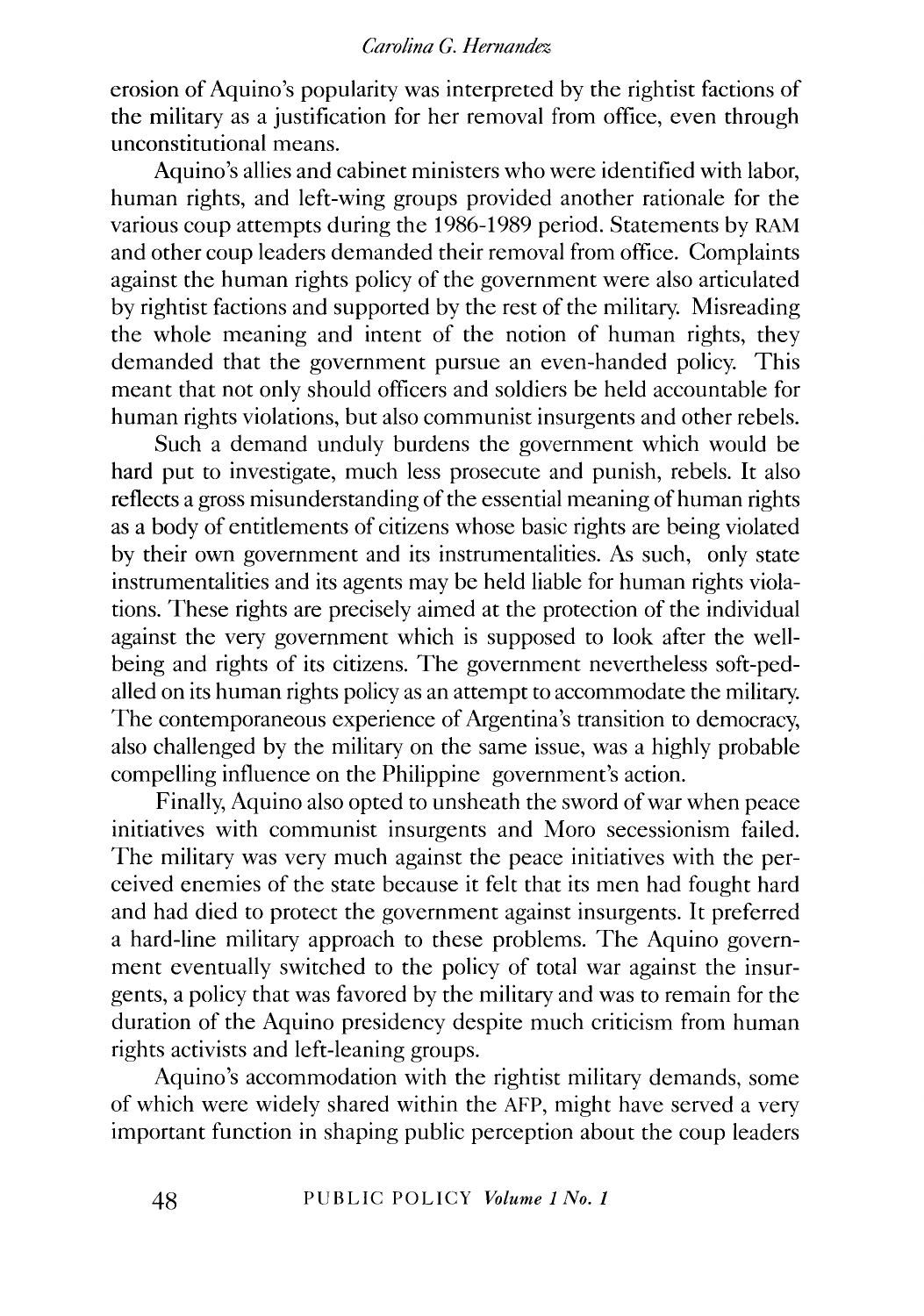and the cause they presumably espoused. Their persistence in staging violent acts against the government, even when their legitimate and notso-reasonable demands had already been met, made it apparent that they had a wider agenda, the centerpiece of which was the capture of political power and leadership. Perhaps this helped their supporters in reassessing their commitment to the coup principals and could have helped diminish the appetite for coup-making among the more vulnerable members of the officer corps, a subject to which we now turn.

*Why Coup Attempts Came to an End.* There are a number of possible explanations for the cessation of coup attempts since the October 1990 movement of troops in Mindanao in a related and apparent attempt to reverse the outcome of the failed coup of December 1989 (Hernandez 1987, 1996a). The repeated failure of these attempts might have contributed to the dissipation of the appetite for coups among the principals. The plurality of public opinion consistently expressed lack of support for unconstitutional means of taking power, even though the popularity of the Aquino government declined from 1987 to 1990 and the public sentiment repeatedly expressed disappointment over government performance (Mangahas 1994). What this means is that the public was making a clear distinction between dissatisfaction with government, on the one hand, and support for its overthrow by unconstitutional means, on the other. In the event of success, the specter of having to use force to secure public acceptance was a real possibility where the issue of establishing political legitimacy for the coup makers would have been an immense challenge.

Also, as the 1992 elections drew near, it was likely that civilian financiers of previous coup attempts chose to course the achievement of their political goals through the ballot, leading to the drying up of funds for another coup (Hernandez 1996a). A key political personality associated with the RAM leadership is Senator Juan Ponce Emile. Implicated in the February 1986 coup plot against Marcos and probably also involved in the aborted God Save the Queen plot of November 1986, Emile had used his resources to campaign for a congressional seat in 1992 and won. The *Final Report of the Fact-Finding Commission that Investigated the Failed Coup of 1989* contained a list of probable civilian supporters of various coup attempts who should have been investigated after 1990 but were not. In particular, the report urged the government to reopen the investigation of the aborted coup attempt of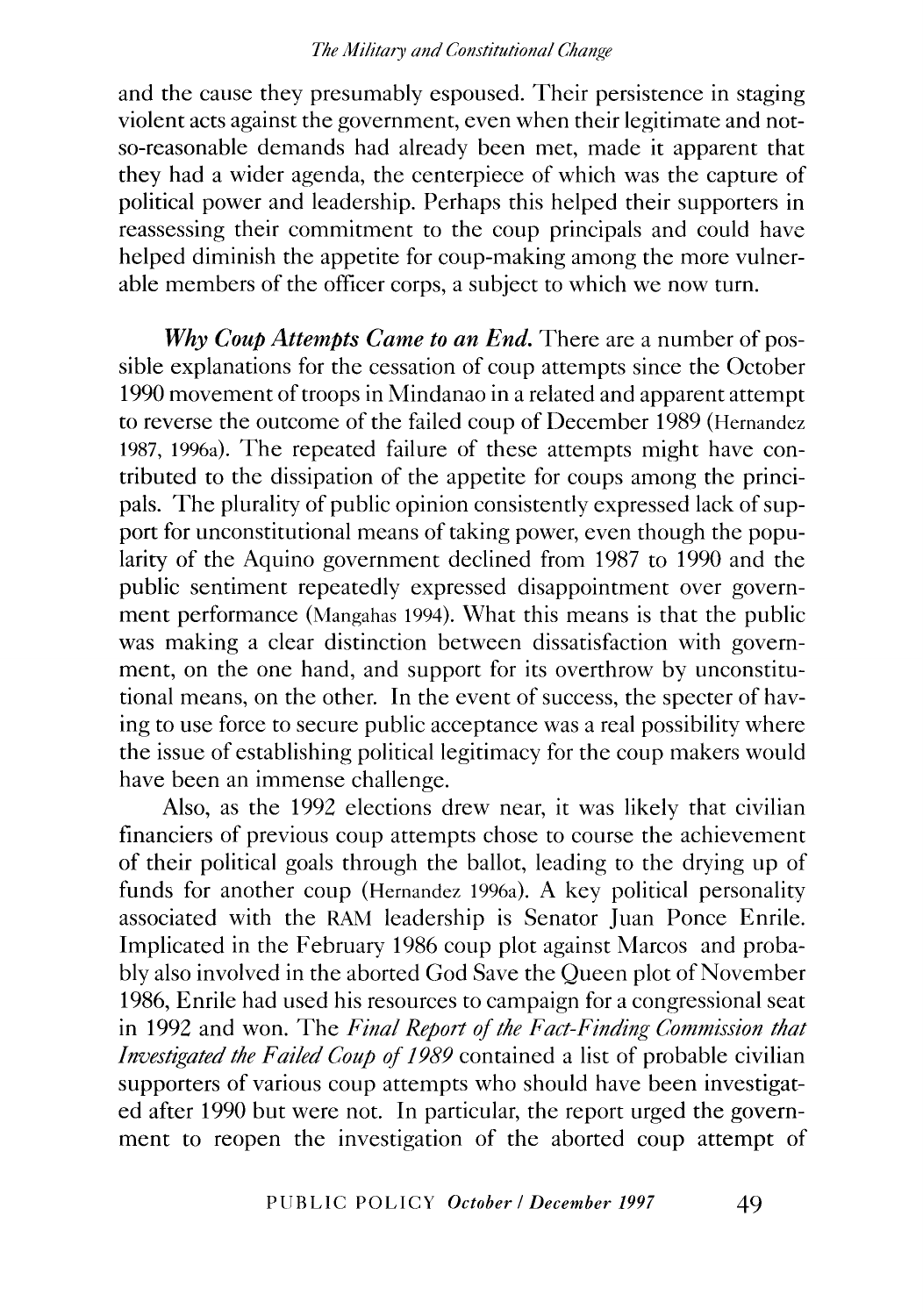November 1986 because it believed that there was sufficient evidence to prosecute many of the suspected principals. But like most of the report's recommendations, it was not considered by the government. However, by linking leading political personalities to coup leaders, the commission report could have made these personalities cut back on their support for coup plots beginning in 1990.

Support from junior officers also flagged with the realization that they were misled by their seniors. It was evident that, in some cases, coup leaders pulled rank, and junior officers and their men found themselves fighting their brothers-in-arms without knowing why. Between 1990 and 1992, efforts by coup leaders to rekindle the movement failed. Coup fatigue appeared to have set in among their mass base. When Ramos launched the peace and national reconciliation policy after his election in 1992, it provided another incentive for constitutionalism. National reconciliation gave coup leaders and participants an opportunity to save face and to resume their normal life. Some even sought public office through elections, with Gregorio "Gringo" Honasan being the most successful (however, most of those who took this route failed). Honasan was elected senator in 1995 under a suspicion of electoral fraud where it was alleged that the votes cast for other candidates were pared down and assigned to him and Emile in what is now known as *Operation Dagdag-Bawas.* If this allegation is validated by the outcome of the election protest filed by a defeated candidate, their election can be seen as a masterful Machiavellian plot to coopt them into supporting the government of which they are now a part and in which they presumably have a stake.

*Reforming the Military.* After 1990, the government adopted policies that sought to promote constitutionalism among the officer corps and to limit the military's role in government. The seniority rule in the appointment of the chief of staff, as well as the heads of the major service commands, had already been sidelined with the selection of General Lisandro Abadia. Ramos, like Aquino, appointed officers perceived to be highly qualified, as well as respected by the officer corps, although they were juniors in the seniority ladder. In appointing General Arturo Emile as Abadia's successor, Ramos stressed the critical role General Emile played in negotiating the "return-to-barracks" agreement with military rebels that ended the siege of Makati during the coup attempt in December 1989, his competence and leadership, and the respect and popularity he enjoyed among the officers and troops,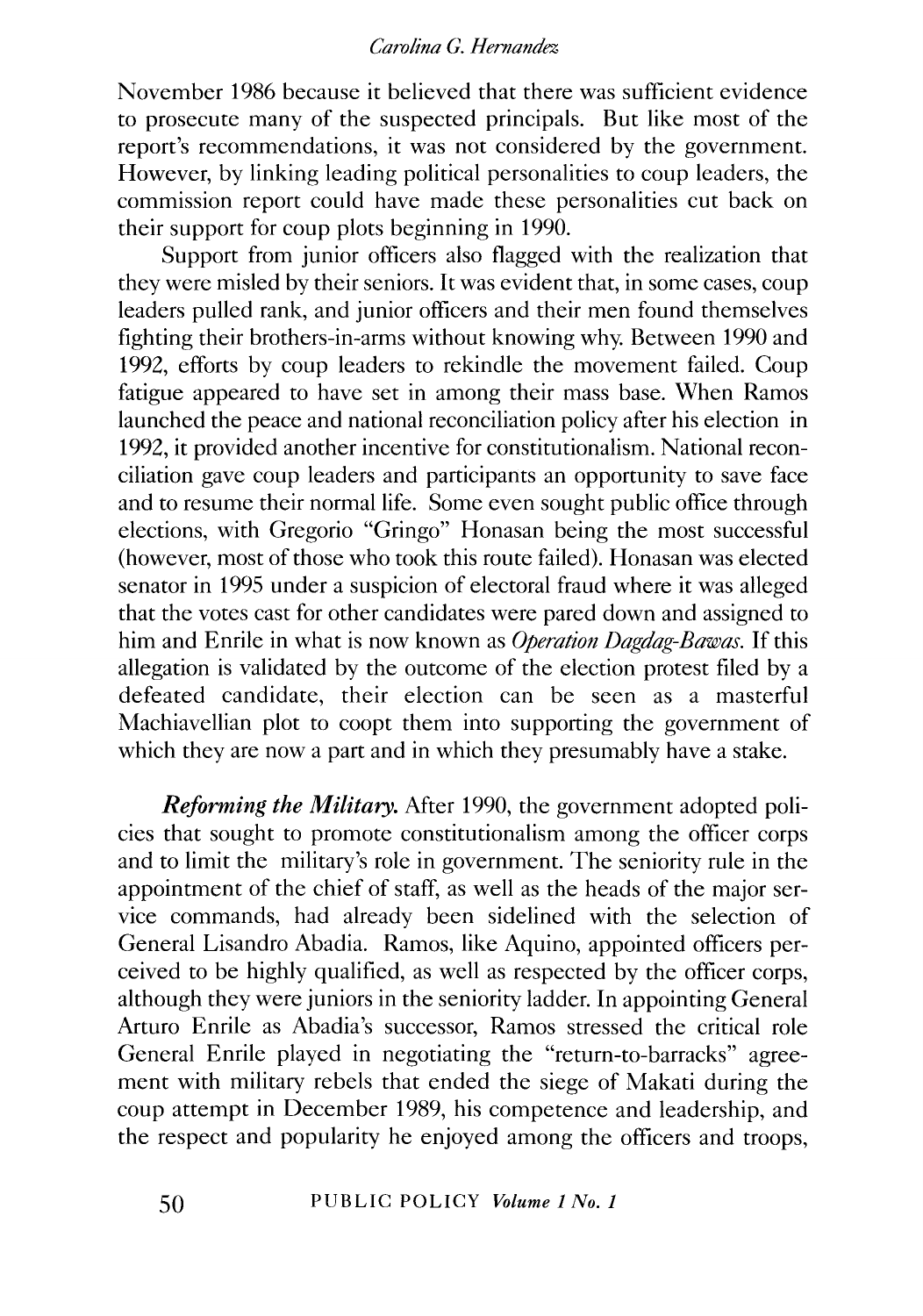including those involved in the coup attempts. "Deep selection" was used in the choice of the high command, although in practice the selection has not really gone beyond one or two classes below the most senior PMA class in the active service. The leadership of both Abadia and Enrile seems to have worked to obtain support for constitutionalism within the officer corps. Regrettably, however, seniority has been recently restored as a major criterion for promotion and the selection of the high command.

The separation of the police and the constabulary from the AFP also removed an irritant between them, as well as limited the scope of military responsibility for internal defense and peace and order. The army, navy, and air force saw the constabulary as a tainted unit mired in corruption. On the other hand, the administrative integration of the police and the constabulary under a military commander who was integrated into the AFP was inimical to the reduction of the military's share of power under the restored democracy as well as its reprofessionalization. As communist insurgency and Moro secessionism began to wane in the 1990s, the devolution of the military's role in counterinsurgency followed.

The process of separating the police and constabulary from the AFP and the disengagement of the military from counterinsurgency functions began in 1991 with the establishment of a civilian Philippine National Police (PNP) under the administrative supervision and control of the Department of Interior and Local Government. At last, the constabulary ceased to be a major service command of the AFP. In due course, the PNP would take over the responsibility for counterinsurgency as the armed challenges to the government significantly decline and no longer constitute a threat to internal security. A new threat, however, is the rise of a more radical, if criminally-oriented, wing of Moro separatism in the shape of the Abu Sayyaf. This will likely continue to keep the military in counterinsurgency operations.

The reduction of the threat of the rightist factions in the AFP after 1989 similarly reduced the burdens of the AFP in the maintenance of internal security. The consolidation of the AFP behind constitutionalism appeared to have been enhanced with the implementation of the peace agreements between the government and the rightist factions involved in previous coups. A general, rather than selective, amnesty program which the Fact-Finding Commission recommended also seemed to have helped tame the alleged coup leaders. On the surface this appeared to have been a pragmatic and effective approach to encourage peace and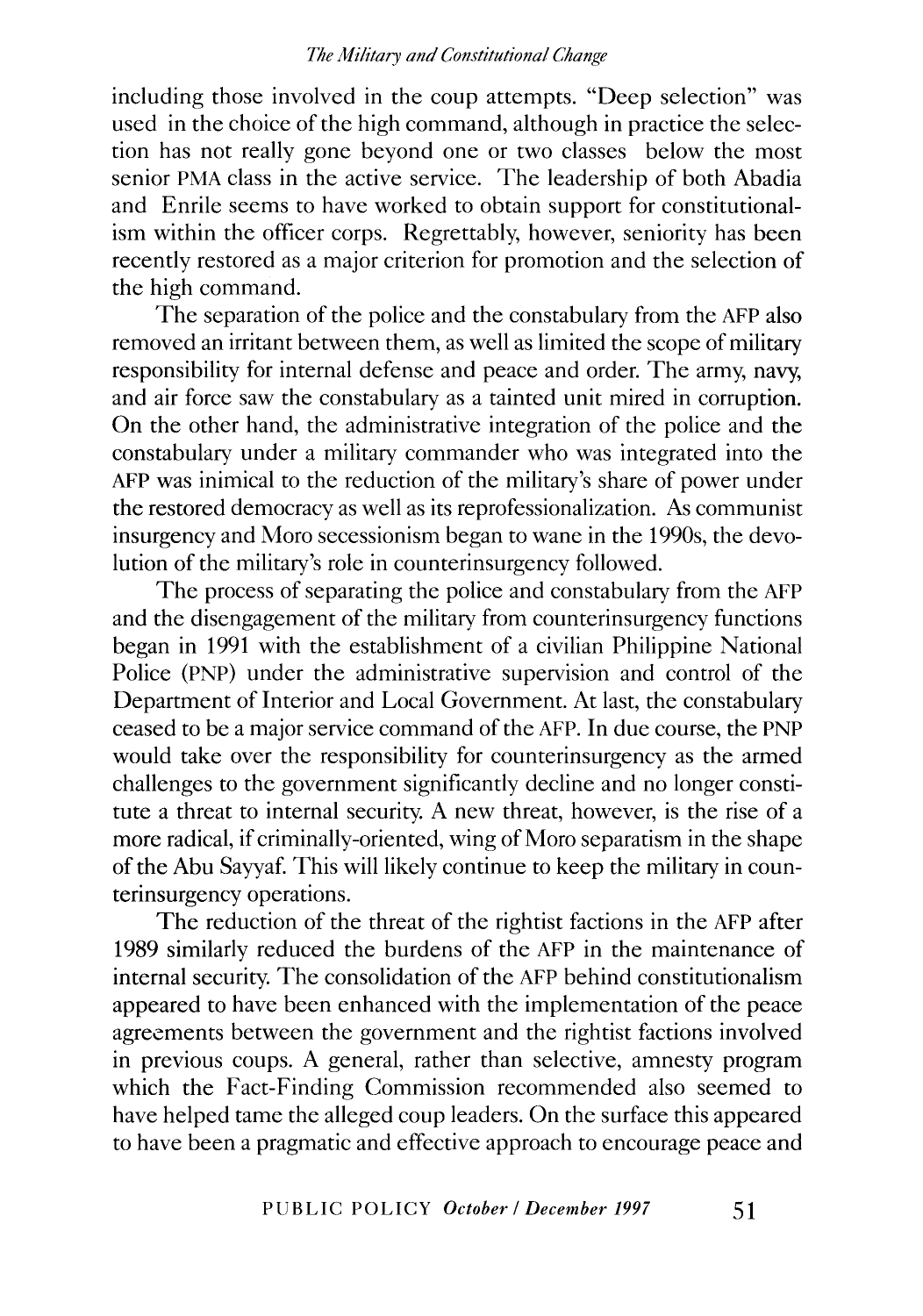reconciliation with the rightist military. It avoided the issues of determining their accountability for the various coup attempts, isolating rightist factions from the rest of the military, and thereby sustaining divisions within the organization.

However, glossing over the issue of accountability also runs the risk of giving the wrong signal to junior officers who have witnessed the absence of punitive action against military wrongdoing. This can have serious implications for military discipline and for issues about constitutionalism. Coup leaders were often heard to express puzzlement over public support for the 1986 breakaway from Marcos and public disapproval of the coup attempts against Aquino. What made one right and the other wrong, they asked. This kind of perplexity could have been created by the general amnesty policy of the government among the junior officers. It may be seen that officers who violated the constitution had gotten away with it and this may encourage similar actions in the future should there once again be the motive and opportunity for a coup d'etat. This view has been expressed in private by a number of officers who would like to see coherence between doctrinal training in civilian supremacy and constitutionalism, on the one hand, and the imposition of appropriate disciplinary action for misbehavior among the military, on the other.

Finally, the modernization of the armed forces, long aspired for by the military, is a clear signal from the government of its positive response to the legitimate needs of the AFP. As the country's protector against external threats, the military needs to be appropriately equipped. The uncertainties created by the end of the Cold War, the coming into force of the United Nations Convention on the Law of the Sea, the rise of regional powers like China and India, and the uncertainty of US commitment to regional security in the Asia-Pacific region required a redefinition of the role of the AFP. The decline of domestic threats to security also enabled the military to restructure its forces where the size of the army is being reduced while the air force and navy are being strengthened. This restructuring can have a positive impact towards limiting the capability of prospective coup makers to launch a successful putsch. Successful coups were often launched by army, rather than air force or naval, officers. A weakened army can therefore be a positive, rather than a negative, factor in normalizing civilian-military relations- at least during the democratic transition.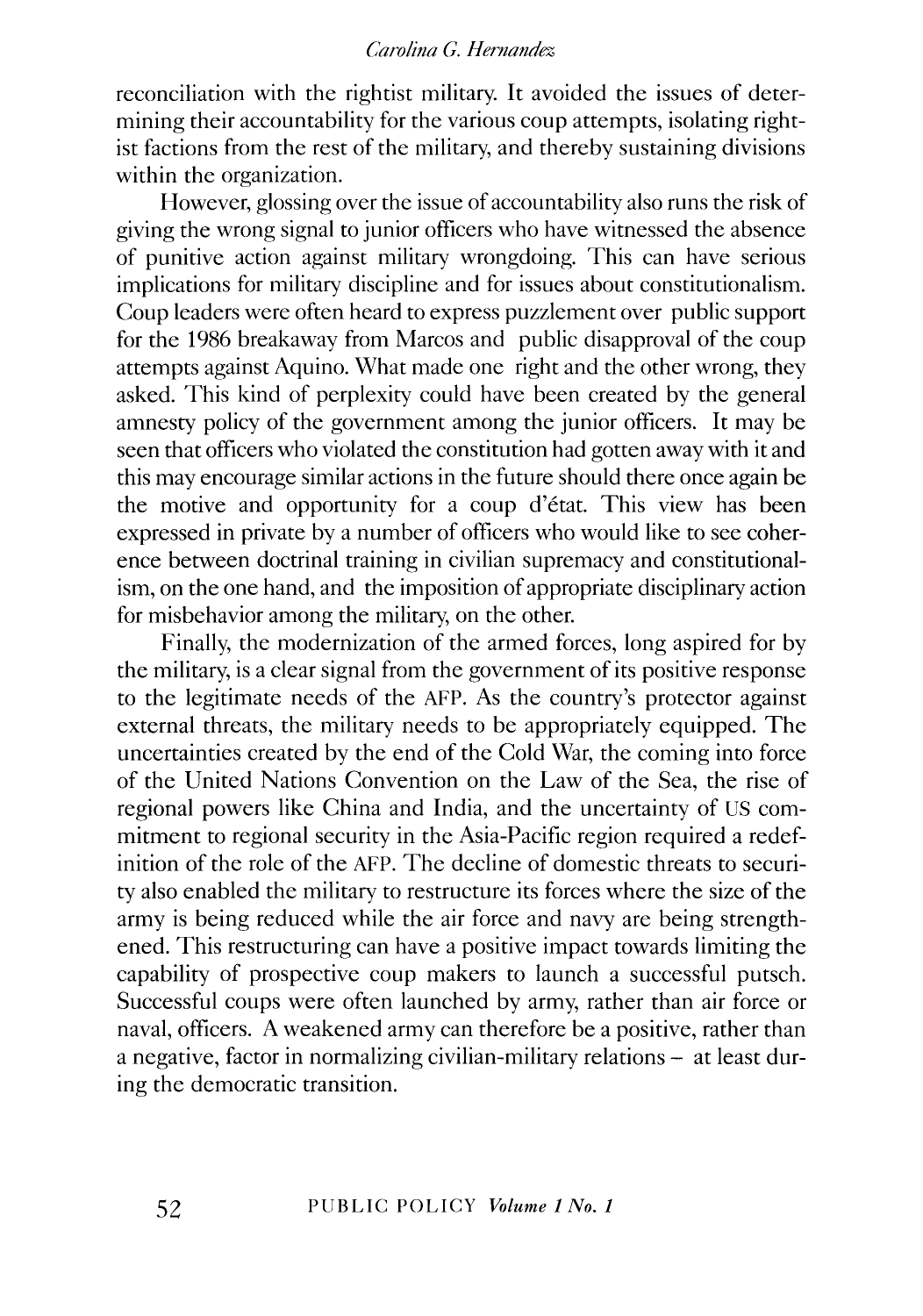#### THE RETIRED MILITARY IN GOVERNMENT

THERE Is a growing concern about the perceived increase in the appointment of retired military officers to key government positions since Ramos became president. Contemporary public debate on the issue is focused on the so-called militarization of the government or, more appropriately, of the bureaucracy to which many retired military officers are being appointed. The debate is fed by the perception among civilians that retired military personnel should no longer be recruited into the civilian bureaucracy, including the diplomatic service, as this leads to the militarization of the government.

This is a politically sensitive issue for a number of reasons. One is the widespread feeling among military officers that they are being treated as some kind of second class citizens in a country they have served so well. They point out that they are the ones whose lives were laid on the line during the counterinsurgency operations from the late 1940s to the 1990s. They also believe that they turned the tide against Marcos in 1986, saved the Aquino government from various coup attempts between 1986 and 1989, and continued to provide a peaceful and stable environment for economic development and democracy. Military officers believe that after they retire they can return to the civilian fold and, if qualified, should be eligible to serve the country in a civilian capacity.

The issue is sensitive also because, in the transition to democracy, a redistribution of power between the civilian and military authorities in favor of the civilian is necessary. The perception among civilians is that, even after retirement, military officers continue to be identified professionally, institutionally, doctrinally, and emotionally with the military. Bonding among officers is strong and transcends retirement, so that in case of disputes between civilian and military authorities, retired officers are more likely to take the military rather than the civilian side. In the transition, it is important that the balance of power moves towards the side of civilian authority, a direction that can be better secured if there were fewer officials identified with the military in the new government.

Related to this argument is the thinking that military socialization creates an approach and a mind-set that separates the military apart from the rest of society. This mind-set is sometimes called the "military mind" (Huntington 1957; Hernandez 1986; Doronila 1997a), much like the kind of mind-set that other professions shape in their members. Thus, lawyers tend to have a very legalistic and norm-oriented way of approaching issues, while doctors, engineers, etc. have their own mind-set which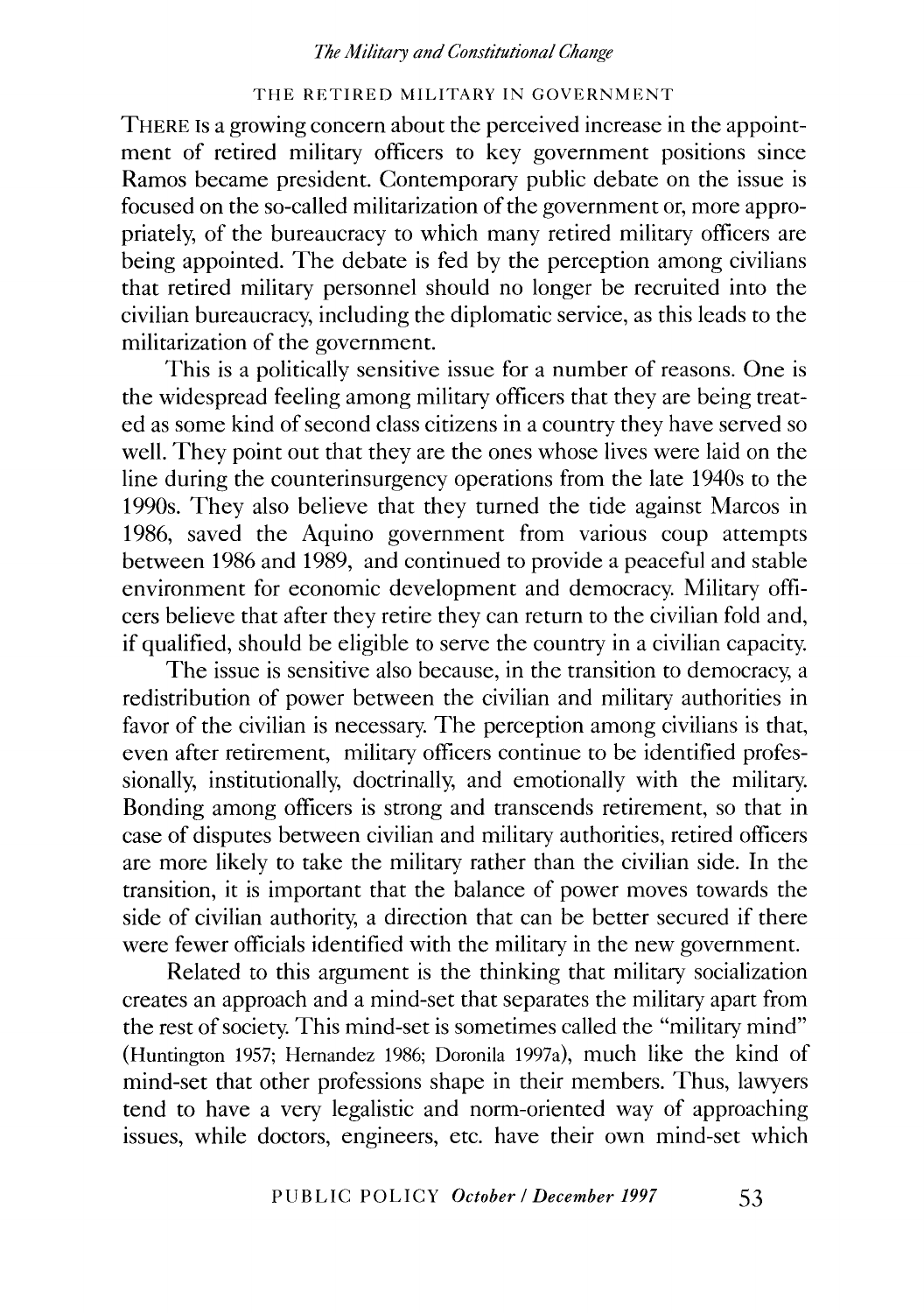shape their responses to situations and problems. The military mind is said to be authoritarian and averse to debate; it prefers quick and costefficient solutions, and is basically undemocratic. Loyalty and obedience are said to be the highest military virtues (Huntington 1957).

If those who have this mind-set dominate the governing elite, democratization will likely suffer. For example, military decision-making is efficient but undemocratic. Such a tendency among power holders can undermine the process of redemocratization because it inhibits the free play and competition in the market of ideas in the course of arriving at a policy choice. Moreover, if these appointments are in the executive branch, relations with the legislature can be undermined since the legislative process, characterized by compromise, horse-trading, and balancing of competing interests, is necessarily slow and can be inefficient. This may only exacerbate the military officers' negative perceptions of politicians and lead them to aspire for constitutional change to eliminate the present system's "unattractive" features. Subjecting appointees to the confirmation process in Congress could undermine support for constitutionalism among civilians and military officers alike, as unreasonable politicians in the confirmation body put them through this gruelling and sometimes humiliating experience. This perception of politicians by officers has not changed substantially over the past twenty years (Maynard 1978; Final Report 1990).

More to the point in this debate is the civilian perception that appointing retired officers to key government positions actually deprives equally qualified civilians from assuming the same tasks for which they have been singularly prepared. Indeed, given the country's experience under martial law, it is easy to understand the public's concern about the return of authoritarianism through the increase in the number of retired military officers appointed to key positions in government.

Associated with this perception is the awareness that the military's assumption of non-defense roles since Marcos became president in 1965 started the systematic preparation for the institutionalization of its political role in the guise of national development, a broad category which included civic action activities originally created in the 1950s to contain the Huk insurgency. In civilian-military relations theory, it has been suggested that civilian control over the military is facilitated by a clear distinction of military and civilian roles in society where institutional boundaries between them are maintained and not fragmented and where each side keeps to its own area of responsibility and power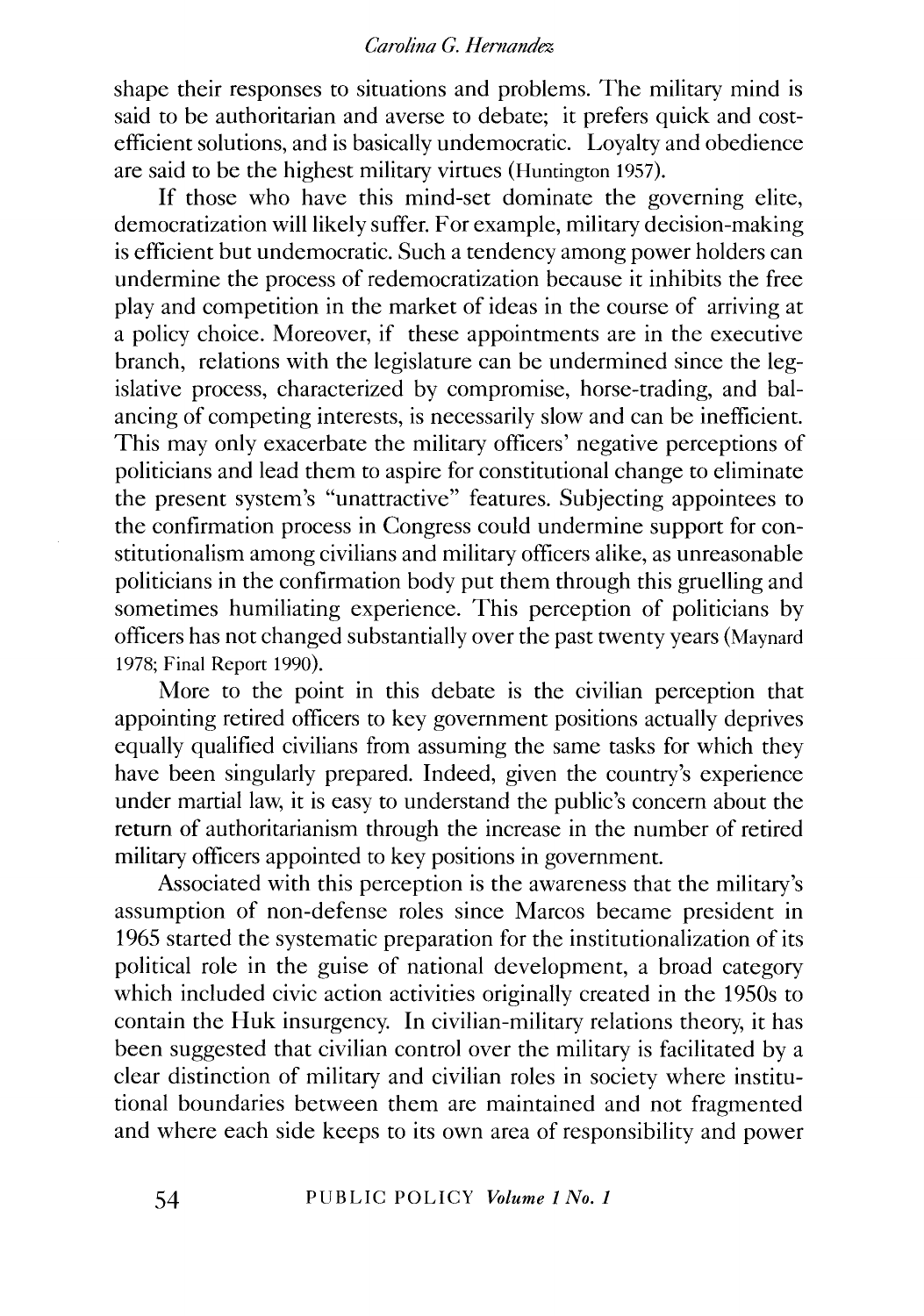(Huntington 1957; Welch 1976). Here, the military performs defense functions and the civilian authority governs society. When these institutional boundaries become blurred, civilian control tends to decrease and erode while the influence and political power of the military is increased and consolidated.

In 1965, Marcos initiated the policy of making the military a partner in national development. A university graduate degree was required for career development and promotion. This prepared officers to assume managerial tasks alongside civilians who went through the same training in civilian graduate schools. While the practice of appointing retired officers into government positions is not new, it was during the Marcos presidency where this was used with increasing frequency. The imposition of martial law institutionalized military partnership in political governance (Hernandez 1979; Final Report 1990). The expertise gained by military officers through graduate education has been used to justify their recruitment into bureaucracy after retirement from the AFP. In particular, Ramos has defended his appointees in terms of their competence, their superior qualifications over other recommendees, and their willingness to work full time. This practice has given rise to a concern among civilians that the military continues to dominate government even under the new democracy. The military is also perceived as being so advantaged as to be able to initiate political change outside the pale of the constitution. The fact that Ramos is a retired military officer whose party and close political advisers (who also happen to come from the AFP) are widely suspected to prefer an extension of his term of office exacerbates this concern.

Like Marcos, Ramos has also taken the view that the military should remain the partner of government in national development, noting the decline in various internal security threats to economic and political stability (Mogato 1994). This is a role for which the officer corps is well-prepared to undertake and one that is appreciated in the military. However, if not well-defined, this can be controversial in that it can open new opportunities for a political role for the armed forces. Beyond the general principle that the military should only be assigned tasks which no other civilian group can effectively perform, current thinking on the issue of democratization and the role of the armed forces tends to favor the involvement of the military in short-term tasks such as disaster relief and rehabilitation and the construction of physical infrastructures, rather than those that require long periods to implement and accomplish (Goodman 1996). This latter category includes military assistance in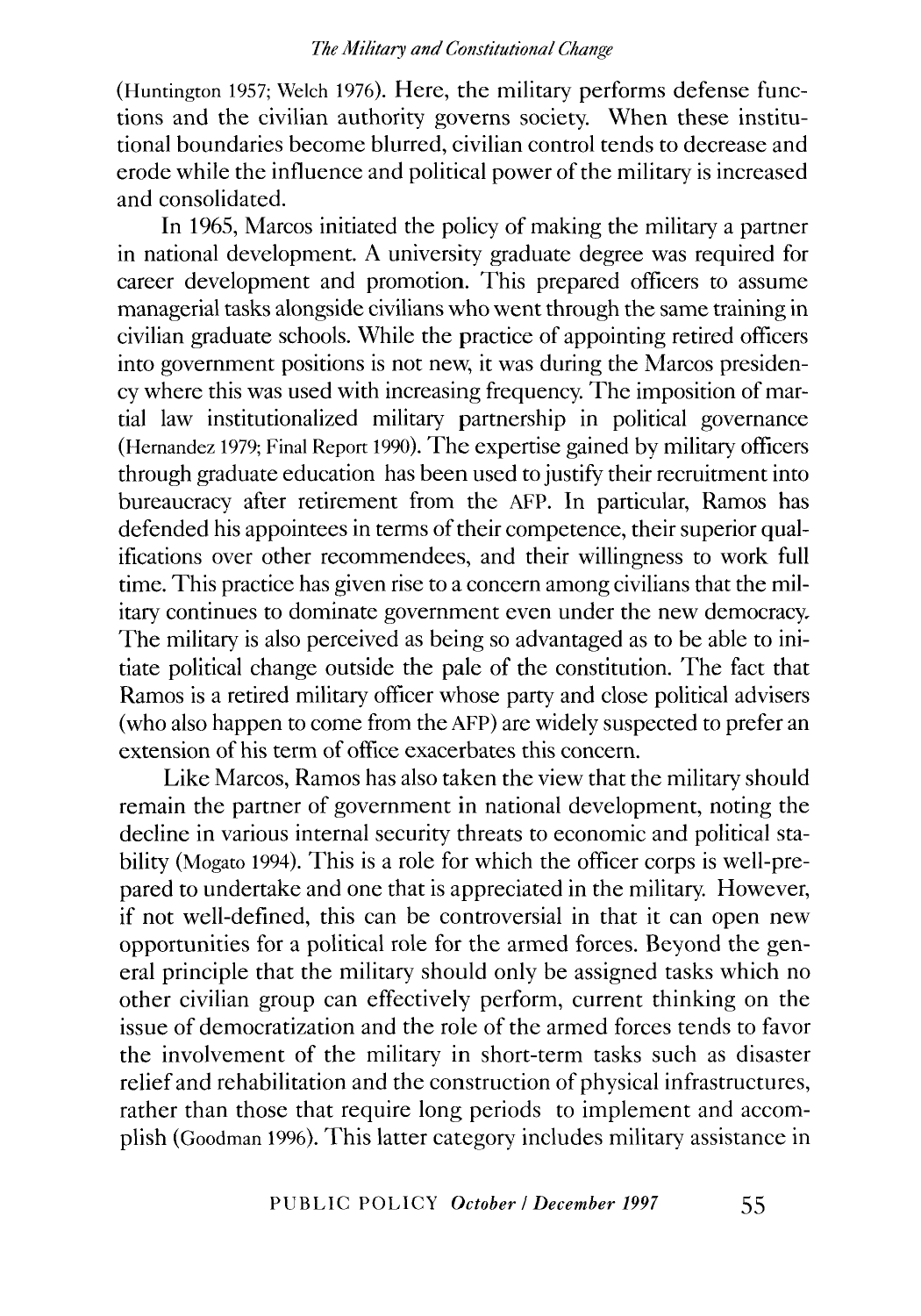community development, the delivery of basic services such as livelihood projects, public information services, medical, dental, and educational assistance in remote and depressed areas, and environmental protection which Ramos mentioned as among the tasks the military should assume within the context of Philippine NIChood by the year 2000. In this regard, it must be noted that the military's involvement in national development during the Marcos presidency has contributed to its politicization (Hernandez 1979; Final Report 1990). Its continuing involvement in this task is feared to have undermined the process of reducing and redefining the military's role to focus on external defense under the new democracy.

Moreover, the Philippines is unlike Indonesia where the dual role of the military in defense, national development and political governance is widely accepted and deeply embedded in its political culture. In the Philippines, the prevalent political culture, despite and because of the martial law experience, is one of civilian supremacy and a limited role for the military in society. The democratic transition sought to restore and institutionalize this political culture that also defines civilianmilitary relations. There was a clear attempt to limit the role of the armed forces after 1986 to focus on external defense and to delink the peace and order function from the military function by separating the constabulary and the police from the military, organizing them into the PNP, and assigning the peace and order role to the new agency. Unfortunately, the increasing practice of appointing retired military officers to key positions in the government is seen not only to be undermining this process, but also securing for the military a niche in the country's political and governing elite (Doronila 1997b).

It might also be argued that perhaps one of the reasons for the military's support for constitutionalism is the fact that a significant number of them are already in power through their appointment to key government positions, making it unnecessary for them to obtain power through unconstitutional means. Precisely how many of them are in the present government is not clear because it is not easy to obtain information on presidential appointments even as they should be readily available to the public under the principle of freedom of information. Nevertheless, it can be seen that retired military officers occupy many strategic and therefore powerful positions in such agencies as the Department of National Defense, National Security Council, Department of Interior and Local Government, Department of Transportation and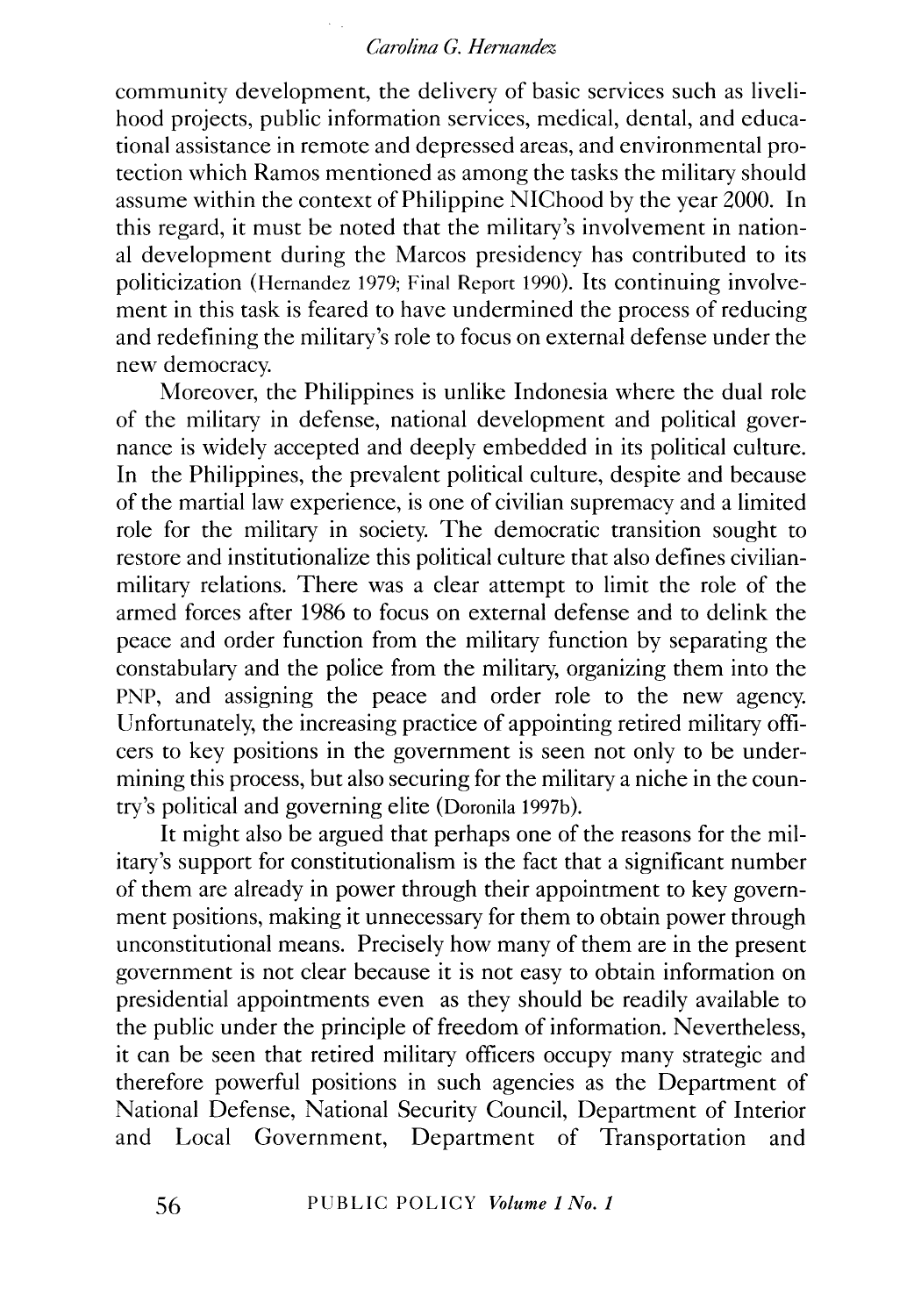Communication, Department of Public Works, and many ambassadorial posts. One leading newspaper's count of a little over a hundred (Burgos 1997b) is regarded as an extremely conservative estimate by knowledgeable sources (Doronila 1997b).

Another reason for the political sensitivity of this issue stems from the fact that Ramos is the first president who comes from the military. His participation in the Marcos regime as a high-ranking officer who was head of the Philippine Constabulary and the Integrated National Police (PC-INP), then becoming AFP vice chief of staff, and later on acting chief of staff is sometimes raised by critics who are concerned that he might be tempted to follow the Marcosian model of constitutional change to authoritarianism by extending his term limit through a constitutional amendment. This temptation is great considering that he is seen as the leader responsible for turning the economy around and making the Philippines the new tiger cub in East Asia. Because the economic and political reforms initiated during the Aquino presidency and extended by Ramos began to bear fruit only after 1992, it is only natural for the general public to credit both economic growth and political stability to the incumbent president.

There are also voices from many sectors, driven by different motivations, which endorse the lifting of term limits through constitutional change to ensure the continuity of policies that led to economic growth and political stability. Among those who have joined the chorus are business people, politicians whose term of office expires in 1998, and the ruling Lakas Party of Ramos. It is widely speculated that Lakas initiated the signature campaign to amend the Constitution through a people's initiative. Members of the party privately claim, with a good measure of selfconfidence (it is a done deal, they boast), that the initiative would succeed because according to them "we have the signatures, we have the numbers, we have the machinery, and we have the counters."

Such claims undermine the public's faith in government and in democracy itself because they suggest a conspiracy to subvert the substance of the Constitution by operating within its formalistic bounds. The suggestion that the President's party has the machinery implies that government instrumentalities and resources would be harnessed to obtain the goal of lifting term limits. The suggestion that it has the counters places the Commission on Elections (COMELEC) and all other government agencies and personnel involved in the canvassing of ballots under suspicion. It suggests that they are not independent actors. This is particularly damn-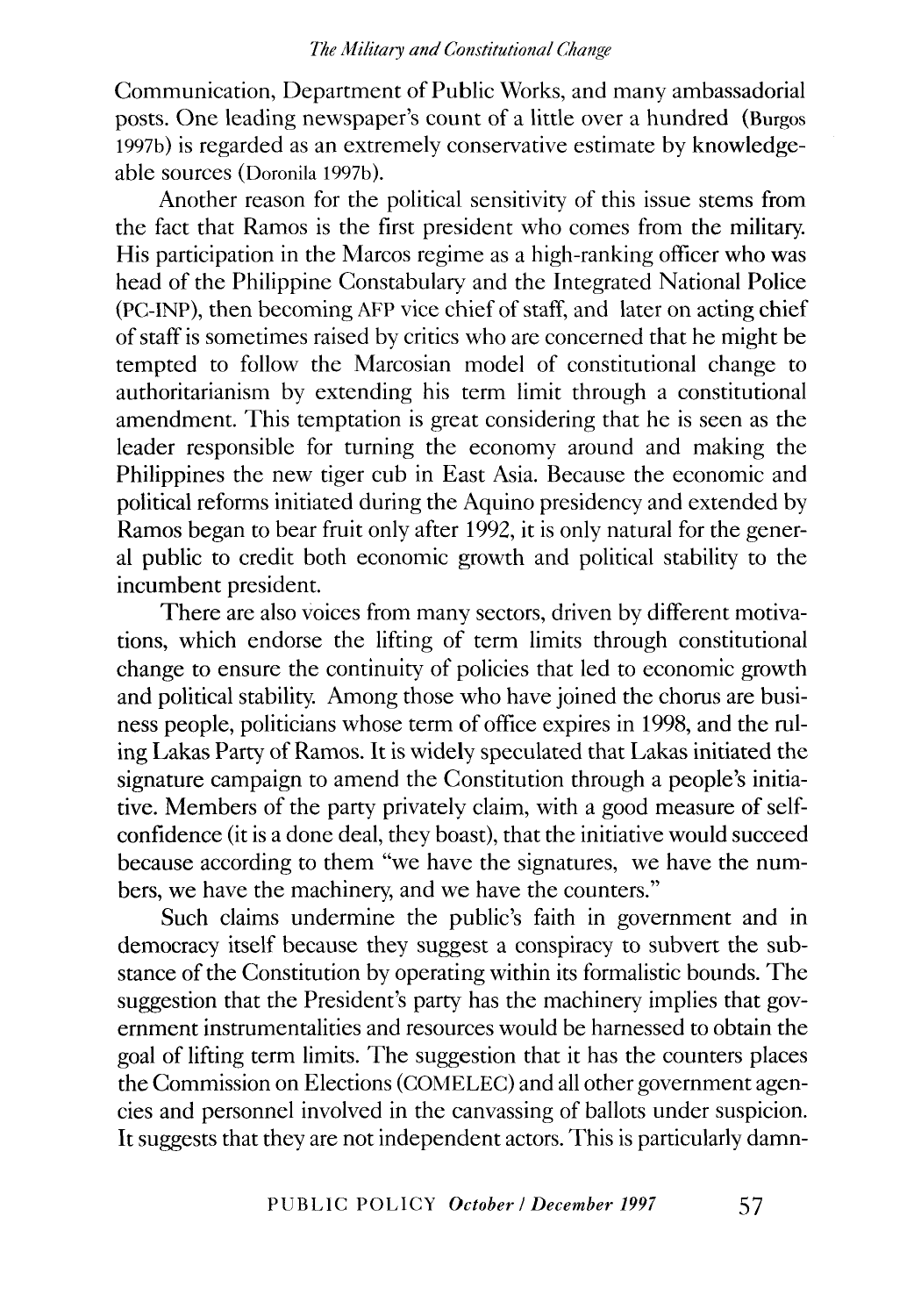ing for the COMELEC whose integrity is a critical element in institutionalizing democracy and harnessing popular support for it.

Furthermore, the presence of many retired officers in key positions around the President fuels public fears that a forceful change in the Constitution might still be accomplished, should a legal and constitutional hurdle be insurmountable, with the allusion to Marcos as a probable model often brought up for good measure.

It does not help that among the President's closest advisers, the one perceived to have much influence in the Ramos government (National Security Adviser Jose Almonte) has publicly articulated his view that, because political institutions take time to develop and to become truly functional, a strong and decisive central leadership is necessary, especially for countries without a strong civilian bureaucracy. He stressed that there is a need for partnerships between professional soldiers and civilians, especially in the ruling elites of countries like Indonesia, Thailand, and Burma/Myanmar (Burgos 1997a). Because the Indonesian model of civilian-military partnership in governance is one many officers in the AFP consider worth emulating, it is understandable that the military's continued involvement in certain types of national development tasks, combined with the appointment of retired military officers to sensitive positions in the civilian bureaucracy, has created negative reactions within the civilian sector.

This issue is likely to hurt the presidential candidacy of Renato de Villa, widely speculated to be the probable anointed successor to Ramos. Those who fear the further militarization of the government may have serious misgivings about electing another retired military officer to the presidency as he may similarly overpopulate the government with military retirees. On the other hand, it can also be argued that giving retired military officers a stake in the preservation of the constitutional order by making them power holders can enhance their support for that order. Despite retirement, seniority and rank continue to shape the behavior of active duty officers vis-a-vis their elders. Loyalty and obedience continue to govern much of their relations with one another.

Strong public reaction to the appointment of retired military officers to key positions in the government may not be adequate to halt this practice because the appointing power believes that it is not inappropriate to recycle retired officers into the government; that the appointees are equally, if not more, qualified, and that, having come from the military itself, its recruitment base is necessarily defined by its former institution-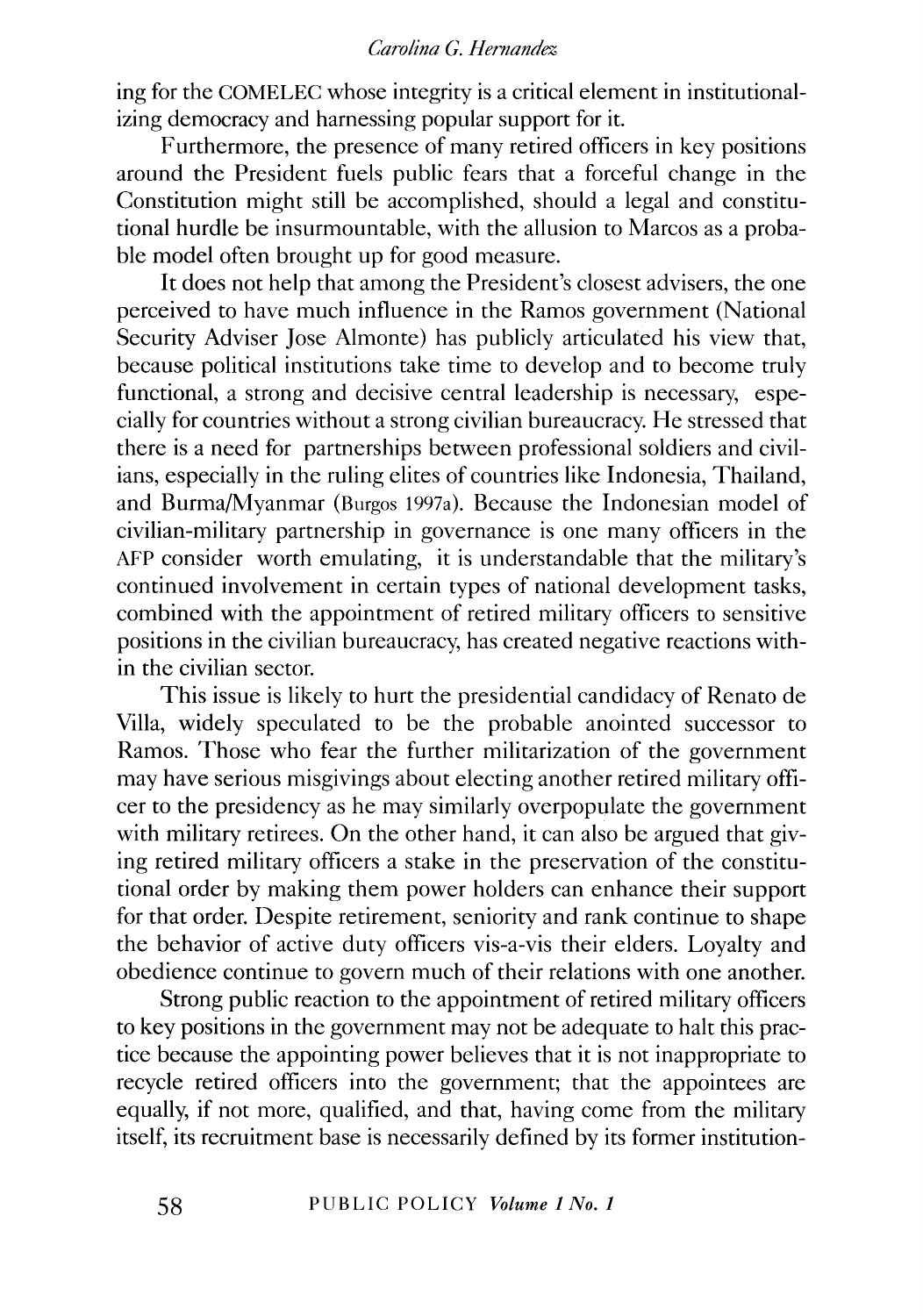al milieu. This is especially the case with cabinet rank positions where appointees must enjoy the confidence of the President and whose working relationship with him flows along a very direct line. What is required to limit the practice is to adopt a policy that retirees, whether from the military or civilian bureaucracies, should no longer be eligible for reappointment to government. This would unclog the promotion channels and enable bright, young, able, and energetic civil servants to move forward and, in the long run, develop a professional civilian bureaucracy that can provide the consistency and continuity of policies, regardless of the vicissitudes and uncertainties of politics.

#### INSTITUTIONALIZING DEMOCRACY

THE Ramos presidency has been marked by an impressive performance in bringing about a modicum of domestic peace and stability, in achieving economic recovery and growth, and in providing dynamism, direction, and initiative in foreign relations (Hernandez 1996b). It took advantage of hospitable domestic and external conditions to forge a reasonable and honorable peace pact with Moro separatists. It achieved a peace agreement with the rightist factions that were involved in previous coup attempts against the Aquino government, and it persevered in finding a basis for negotiating peace with the communist insurgents. It also pushed much further the macroeconomic reforms begun during the Aquino period, thereby achieving the following: an economy that posted an increasing rate of growth between 1992 and 1997; recognition of the Philippines as the new tiger cub in East Asia; attaining observer status in the Organization of Economic Cooperation and Development (OECD), and providing the APEC vision with a clearer road map to trade and investment liberalization at the Subic and Manila meetings in November 1996.

It also moved the country closer to ASEAN, with the recognition that its destiny is closely linked with that of its nine Southeast Asian neighbors and that its capacity to play a regional role can only be credible in combination with and not in isolation from the rest of its neighbors. Even in the South China Sea disputes, the Philippines was able to somehow transform some of its weaknesses into advantages through a combination of pragmatism and occasional demonstrations of courage, albeit without the military capacity to follow through some of its actions. Under Ramos, the Philippines has been able to redeem itself in the family of nations and to restore the sense of pride of its people.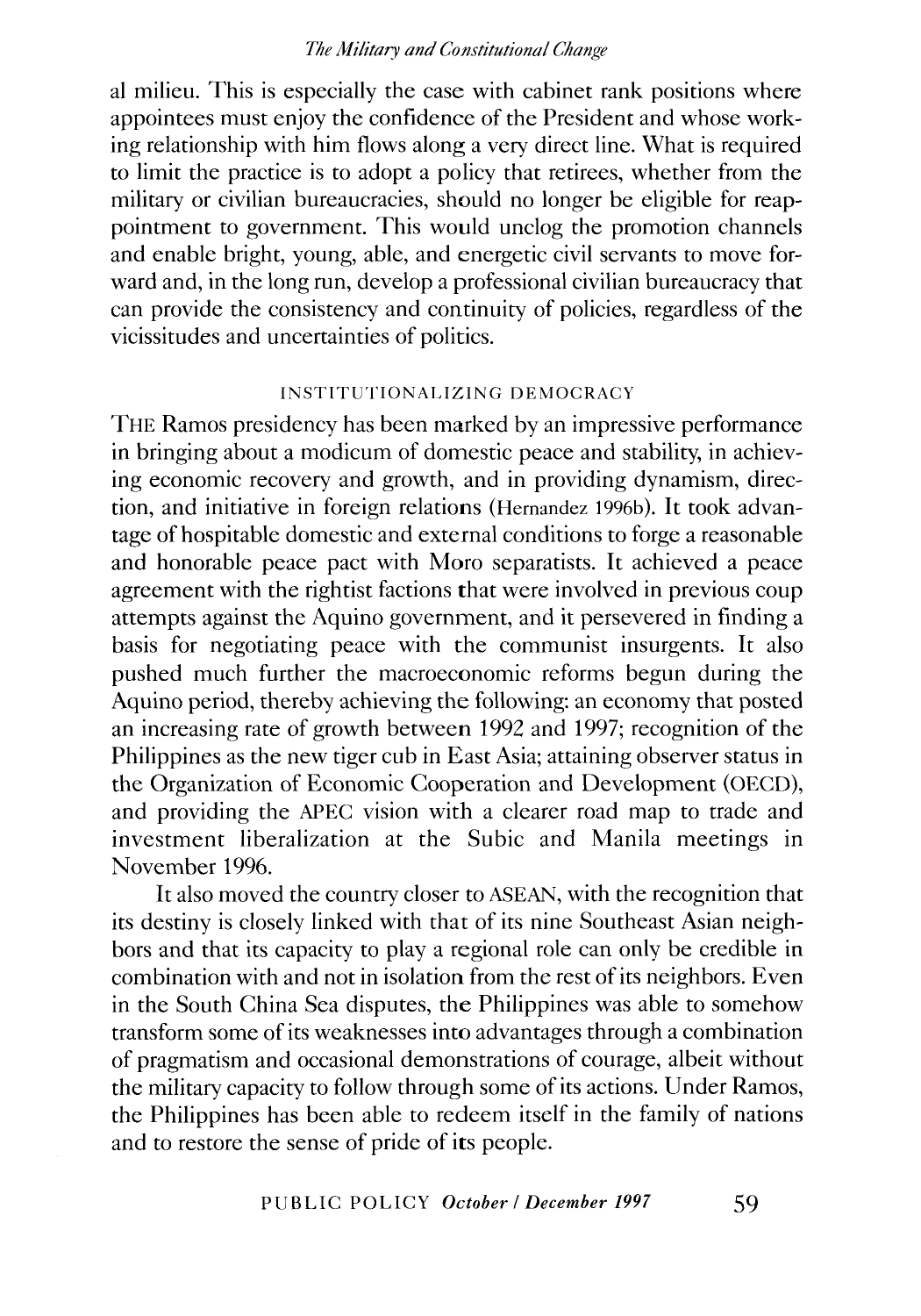However, it has not been able to match this impressive record in the institutionalization of democracy. The Ramos record in building political parties and strengthening the other institutions, such as the courts and the constitutional commissions, which are crucial to consolidating democratization, such as the courts and the constitutional commissions leaves much to be desired (Hernandez 1996b). Political parties remained weak due, in part, to the practice of patronage through which the present political leadership was able to break the executive-legislative gridlock that had plagued the Aquino government. This did not augur well for the development of political parties whose members continue to be influenced more by access to the largesse that the ruling party controls and less by party loyalty. Hence, party switching continues into the present decade.

Appointments to the courts have not been impressive either. Many key appointments were influenced by political considerations despite the one-term tenure of the presidency. This makes people doubt the sincerity of Ramos who has publicly stated that he will not seek a second term. The present controversy regarding the alleged corruption in the Supreme Court can only increase the public's disenchantment and lack of trust in the judiciary, and this is likely to affect the leadership that appoints the members of the bench.

Appointments to the constitutional commissions appear to have also been shaped by personal and political connections. While there are some appointments that Ramos can justifiably argue as the best among the recommendees, it is not a defensible argument when it is applied to other cases. This is particularly true of many appointments to such constitutional commissions as the COMELEC and the Commission on Human Rights which no longer enjoy the credibility that they enjoyed during the Aquino presidency. While institutions are being built, the personality of the incumbents gives the offices they hold the kind of credibility and integrity the occupants themselves possess. Because they are lacking in these qualities, the institutions that they represent are likely to suffer in terms of legitimacy and popular support. Since these institutions are crucial to the consolidation of democracy, the process of democratization consequently suffers. And when popular support for institutions decline, it becomes very difficult to be sanguine about the advancement and consolidation of constitutionalism and democracy.

As the military continues to mirror society and to consider itself as its protector, its politicized past will likely inform its response to the political. For this reason alone, the building of democratic institutions as envisaged